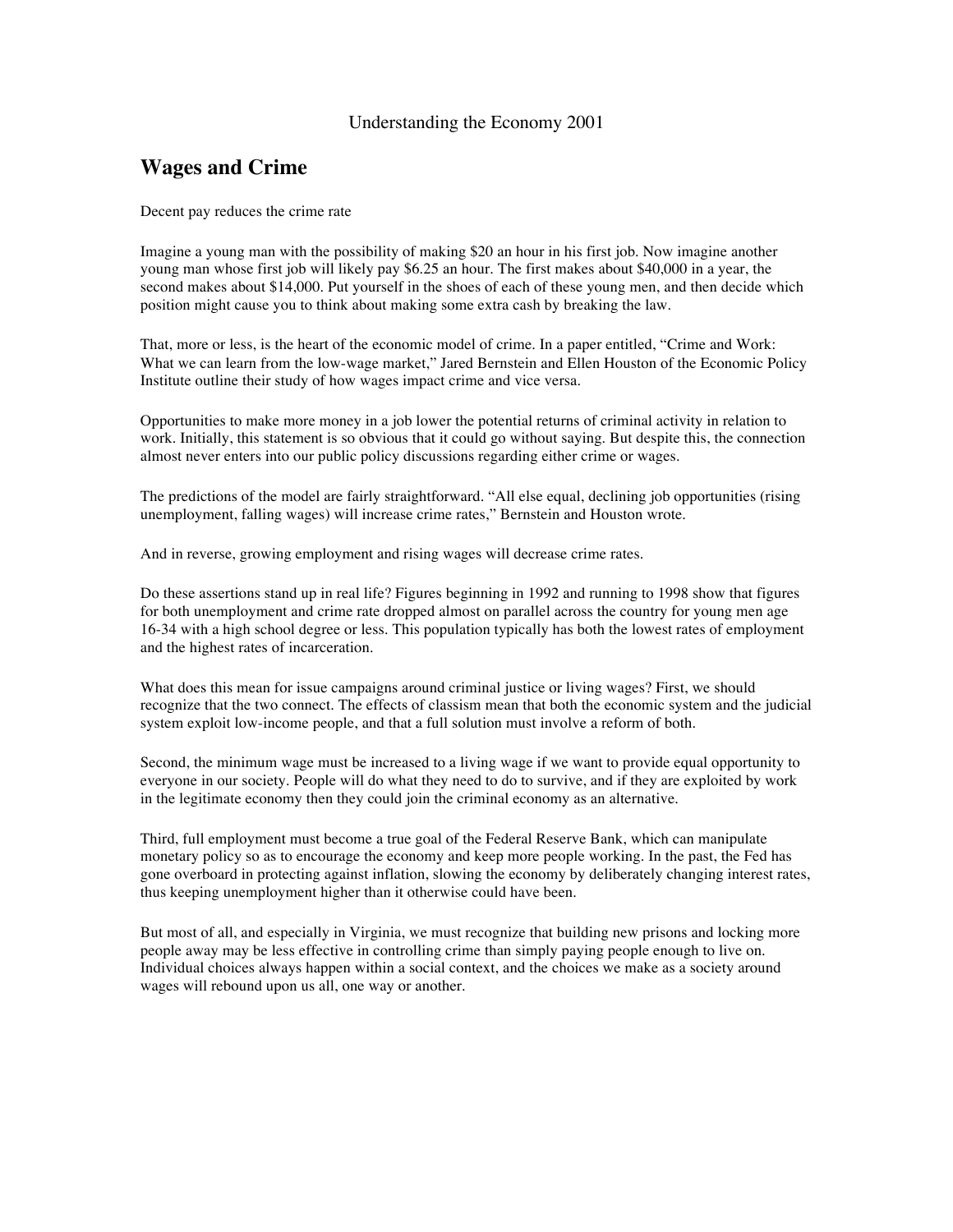# **Virginia: Phantom Revenues Allow Expensive Tax Cut to Occur This Year**

by Bob Zahradnik

The 2001 legislative session in Virginia was marked by efforts to revise the Fiscal Year 2001 – 2002 budget in light of declining revenue growth and increasing expenditure needs. The difficulties of budget reform were exacerbated by political pressure to continue implementing an expensive reduction in car taxes, and the state was ultimately unable to enact mid–biennium adjustments to the budget.

A legislative analysis released prior to the 2001 session showed revenue growth falling below projections while the need for expenditures in Medicaid and other areas exceeded appropriations. These problems combined to create a budget gap that would ultimately amount to \$690 million. Virginia is also currently in the process of implementing a \$1.2 billion phased–in reduction of its car tax. The reduction includes a "trigger" provision that was designed to delay implementation if revenues grow slower than estimates. The report of slower revenue growth meant that the car tax cut might have to be delayed. In light of these issues, Governor James Gilmore released a revised FY 2001 – 2002 budget in December 2000.

In order to balance the budget, continue the car tax cut, and fund \$140 million in new spending, the governor's proposal included budget gimmicks, budget cuts, a plan to finance capital projects with debt instead of cash, and additional revenue sources.

The primary budget gimmick was designed to keep the car tax cut on track by including \$460 million in revenue from the proposed sale of the state's stream of future tobacco settlement receipts — a process called "securitization" — in the revenue estimate used to determine whether or not the phase–in of the car tax would continue. The governor's securitization plan was rejected by budget writers in both the House and Senate once the session began, but by that time the effect of including the securitization plan in the revenue estimate had already occurred; the next phase of the car tax cut was triggered on January 1, 2001.

By contrast to the continuation of the car tax cut, a previously enacted phased–in reduction in the sales tax on food was halted because of the fiscal gap, despite the fact that it was far less expensive than the car tax cut and concentrated relatively more tax relief on lower–income taxpayers.

The Virginia House and Senate were ultimately unable to agree on a revised budget proposal. Differences centered around continuation of the car tax cut, with the House pushing for full implementation while the Senate argued to scale back the cut due to the economic slowdown. Both the regular legislative session and a special emergency session concluded without a budget agreement.

As a result, the state was forced to continue operating under the original budget containing the \$690 million budget gap, which consisted of a \$420 million revenue shortfall and \$270 million of projected overspending on mandatory programs. No additional discretionary spending, such as pay raises for state employees and teachers, was enacted.

The governor then released a budget–balancing plan that addressed only the \$420 million revenue shortfall; the plan did not include actions to address the \$270 million in overspending. The governor's plan included \$500 million in budget cuts (\$80 million more than needed), over half of which affect agencies that provide critical services in the areas of affordable housing, community development, the environment and public safety. The additional car tax cut, at a cost of \$300 million per year, was not changed. Because no new budget was enacted, the governor's plan was implemented.

A recent analysis indicates that Virginia's fiscal problems may not be confined to the current biennium. A study released by the business group Virginia Forward in 1999 projected annual budget deficits as high as \$3.5 billion by 2006. A recent update to the analysis raised that amount to \$4.3 billion.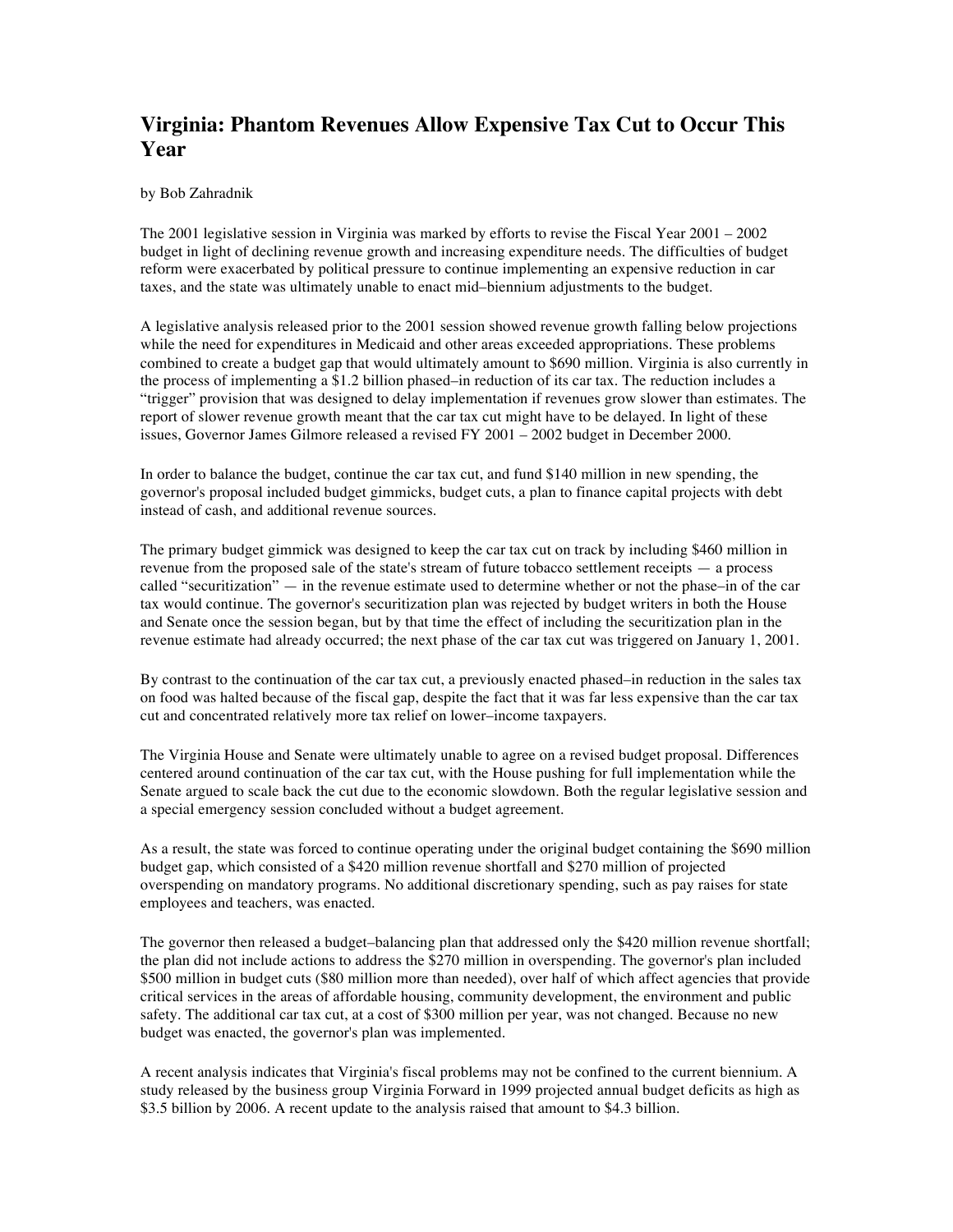Clearly, the fiscal challenges that were not met in 2001 may continue in Virginia for years to come.

**Many thanks to Bob and the Center for Budget and Public Policy. For more information, contact Bob at (202) 408-1080 or send e-mail to zahradnik@center.cbpp.org.**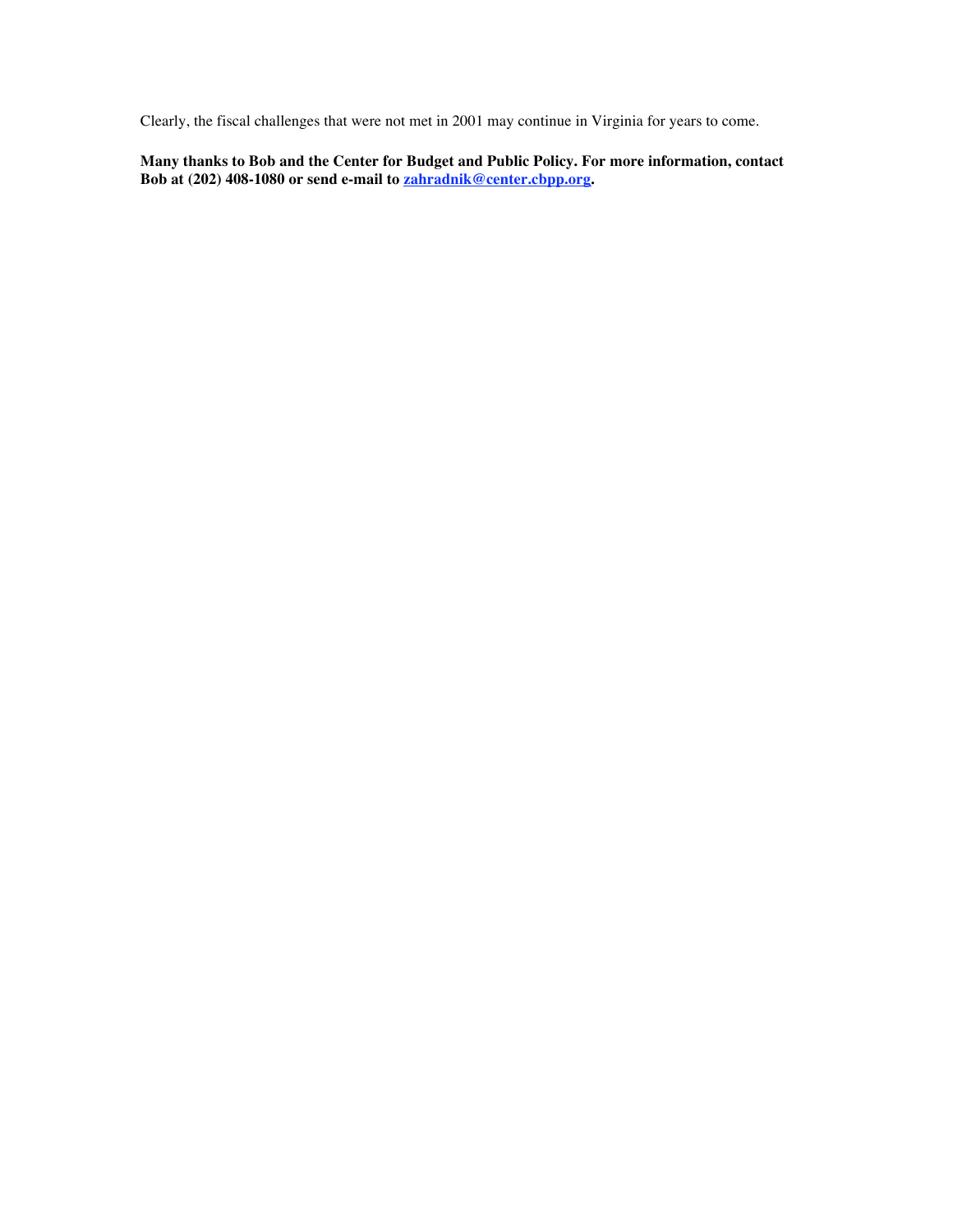# **Fiscal Virginia: The Tax Commission Report**

by Bob Zahradnick

This is Part III in a series examining Virginia's tax system, how it works, and how it doesn't. Created by the Virginia General Assembly, the Commission on Virginia's State and Local Tax Structure for the 21st Century was asked to look at the current tax structure supporting Virginia's state and local governments, and at the division of responsibility between the two levels of government for providing public services. It was charged with evaluating the adequacy of the current system to address Virginia's future needs, given current social and economic trends. Many thanks to Bob Zahradnick and the Center for Budget and Policy Priorities for their work on this series.

Virginia's state and local government fiscal system is both inadequate and unfair and requires a substantial overhaul, according to a report released last December by the Commission on Virginia's State and Local Tax Structure for the 21st Century.

The report found that Virginia's local governments have limited revenue-raising options, but face growing service needs. At the same time, the state government's long-term fiscal outlook indicates significant budget shortfalls if critical needs are to be met. On the other hand, Virginia is a low-tax state so other revenue options are still available for addressing the fiscal problems.

The Commission also found that Virginia's tax structure is unfair in that lower income residents pay a larger share of their income in taxes than wealthy residents.

#### **Local Government Findings**

The Commission found that local governments in Virginia are faced with a shrinking revenue pie for several reasons. First, the local sales tax is declining as a local revenue source as Virginia's economy shifts from being a goods-based economy to a more service-oriented economy. In Virginia, as in many states, most services are exempt from the sales tax. Second, the elimination of the car tax has reduced the revenueraising options of local governments. Third, the Commission found that state financial support for social services and education is inadequate and places an additional fiscal strain on local governments.

On the expenditure side, Virginia cities and counties face growing service needs that cannot be fully met with locally raised revenue or the current level of state aid. In addition, the study found significant income and poverty disparities across the state. As a result of these disparities, local government expenditures for health, welfare and public safety vary widely across the state. These geographic inequalities are further evidence of the need for additional state aid to support the areas of the state that have significant service needs, but do not have the revenue base to adequately provide needed services.

## **State Government Findings**

As cities and counties struggle to provide adequate services to residents, the state government is also faced with a potential fiscal shortfall. As evidence of this, the Commission cites an analysis that indicates that the state will need an additional \$3.5 billion in order to continue providing the current level of services and to address unmet needs in higher education, transportation and Medicaid.

This analysis may be overly optimistic because the conclusions were reached prior to the release of reports that the state's revenues were coming in lower than expected due to the slowing economy and the higher cost of the car tax cut. As further evidence of the need for additional resources, the Commission cites another report that estimates a \$40 billion shortfall in the funds available to meet the state's transportation needs over the next two decades.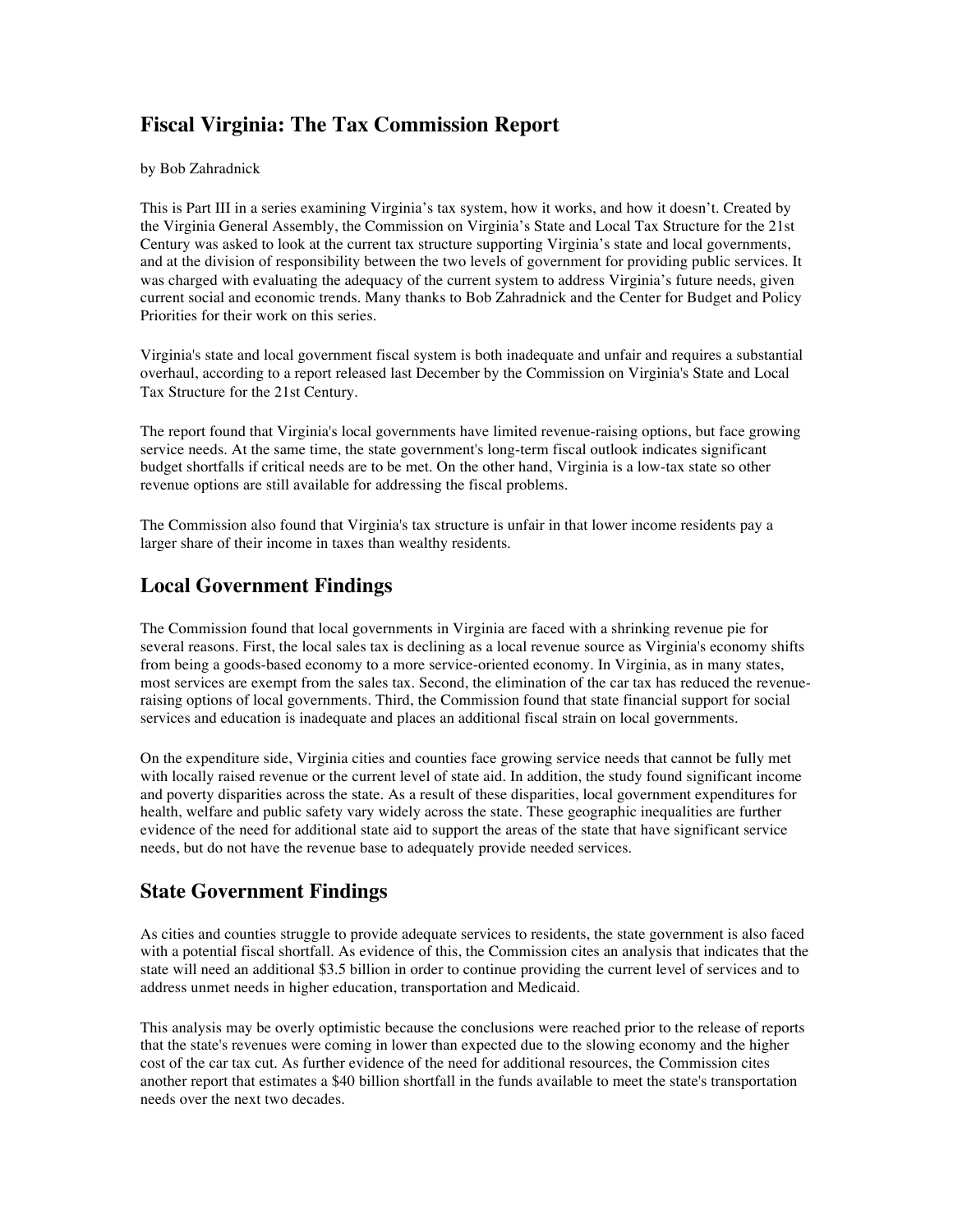While the state's long-term fiscal picture looks bleak, the Commission's report indicates that the state has the resources to address the service needs of the residents of the Commonwealth. Specifically, the Commission found that:

"If the citizenry and political leadership of the Commonwealth determine that there exists a necessity to increase investment in public services in Virginia, there appears to be latitude in the state's tax structure to accommodate that desire. Virginia's state taxes are low in relation to its five adjoining states and to the nation generally...(I)t appears to this Commission that Virginia could increase revenue collections to address the needs of its residents without placing the Commonwealth at a competitive disadvantage."

Thus, the Commission's findings include evidence that there are needs that are not being met at both the state and local level, and that Virginia has the capacity to meet those needs if the political will exists.

The Commission's findings discussed thus far have focused on the inadequacy of Virginia's revenues to meet service needs. Another important aspect of a state's fiscal structure is whether or not it's fair. Fairness in this context refers to how the tax system impacts Virginia families across the income spectrum. On the issue of fairness, the Commission found that Virginia has a regressive tax structure whereby middle- and low-income families pay a greater share of their income in Virginia state and local taxes than do the wealthy.

Overall, the Commission's report found that Virginia has both an inadequate and an unfair revenue system. The report provided several recommendations for addressing these concerns, many of which have merit.

#### **Recommendations**

To address the fiscal stress faced by Virginia localities, the report recommends several forms of increased state aid to localities. For example, the report recommends that the state increase substantially its support for both the operational and capital costs of the local school divisions. In addition, the report recommends that the state assume the full operational costs of state-mandated services including public health departments, local and regional jails and public welfare departments.

The report recommends dedicating at least 6 percent of annual income tax collections for return to localities — about \$500 million. This recommendation raises some concerns because dedicating or earmarking revenues reduces the flexibility of policy makers to address critical expenditure needs as they arise. However, this recommendation further highlights the Commission's view that the state needs to provide substantially more financial support to localities. All of these recommendations are intended to reflect a net increase in support to localities and are not intended to simply replace assistance currently provided to localities.

In order to raise sufficient revenues to provide adequate support to localities as well as address other needs, the Commission provides several reasonable recommendations for strengthening the sales tax as a revenueraising tool by broadening the base. Specifically, the report recommends that Virginia should participate in the Streamlined Sales Tax Project that is intended to improve the ability of the state sales tax to capture revenue from sales conducted over the Internet. Next, the Commission recommends expanding the sales tax base by extending the sales tax to include personal services, amusements and repair services. A third recommendation that would broaden the sales tax base is to place a moratorium on sales tax exemptions and to critically review all existing exemptions for possible elimination.

In addition to strengthening the sales tax by broadening the base, the report indicates that if additional revenue is needed, the income tax is the best way to raise additional revenue. This recommendation makes sense because the income tax is the fairest or the most progressive of the major taxes.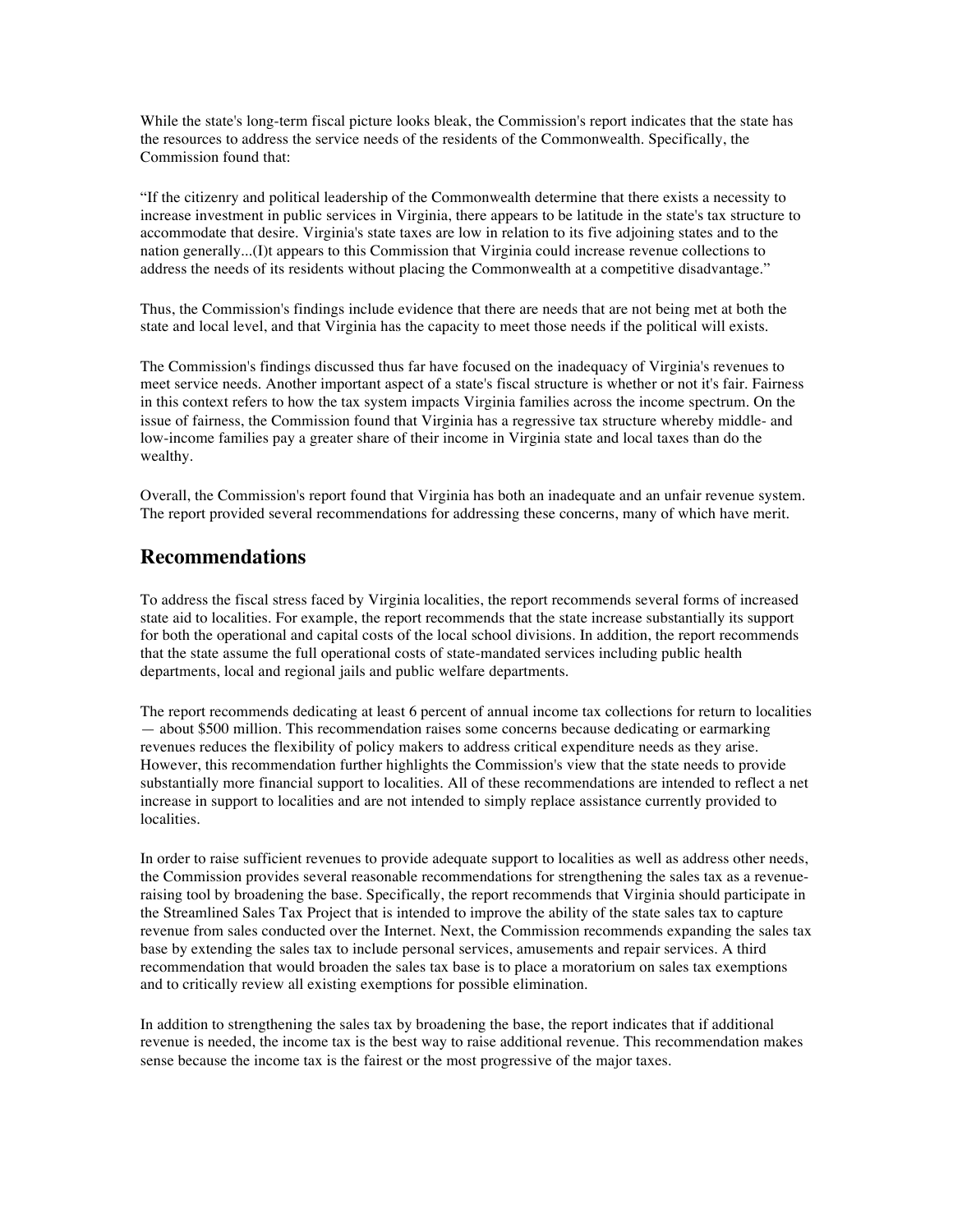The Commission report includes several recommendations for improving the fairness of the state income tax. Many of the income tax recommendations have merit, but one in particular deserves to be highlighted. The Commission recommends replacing the current low-income credit, which effectively eliminates state income taxes for families with incomes below the federal poverty line, with a refundable state Earned Income Tax Credit (EITC) equal to 20 percent of the federal credit. The federal EITC is a tax credit for low- and moderate-income workers, primarily those with children, designed to offset the burden of Social Security taxes, supplement earnings, and complement efforts to help families make the transition from welfare to work. The EITC has been widely praised for its success in supporting work and reducing poverty.

The success of the federal EITC has led a number of states to enact state Earned Income Tax Credits that supplement the federal credit. Altogether, 15 states — including Maryland and the District of Columbia now offer state EITCs based on the federal credit. In addition, one local government — Montgomery County, Maryland — offers a local EITC. State EITCs have gained support across the political spectrum. EITCs have been enacted in states led by Republicans, states led by Democrats, and states with bipartisan leadership. Business groups as well as social service advocates support the credits.

An EITC would be an improvement over Virginia's low-income credit for three reasons. First, the benefits of an EITC phase-out gradually whereas the low-income credit ends abruptly at about the poverty line and results in high tax burdens on families as they work their way out of poverty. Second, eligibility for the EITC is broader than the low-income credit, up to about \$30,000 for a family of four compared to only about \$17,000 for the low-income credit. Third, the EITC recommended by the Commission would be refundable. Under a refundable credit, a family receives a refund check if the size of the credit exceeds its tax bill. Thus the EITC provides both tax relief and lifts families out of poverty by providing a wage supplement. Low-income working families frequently struggle with the additional costs associated with making the transition from welfare to work such as health care, transportation and childcare. A refundable EITC can provide an income supplement and assist in meeting these expenses.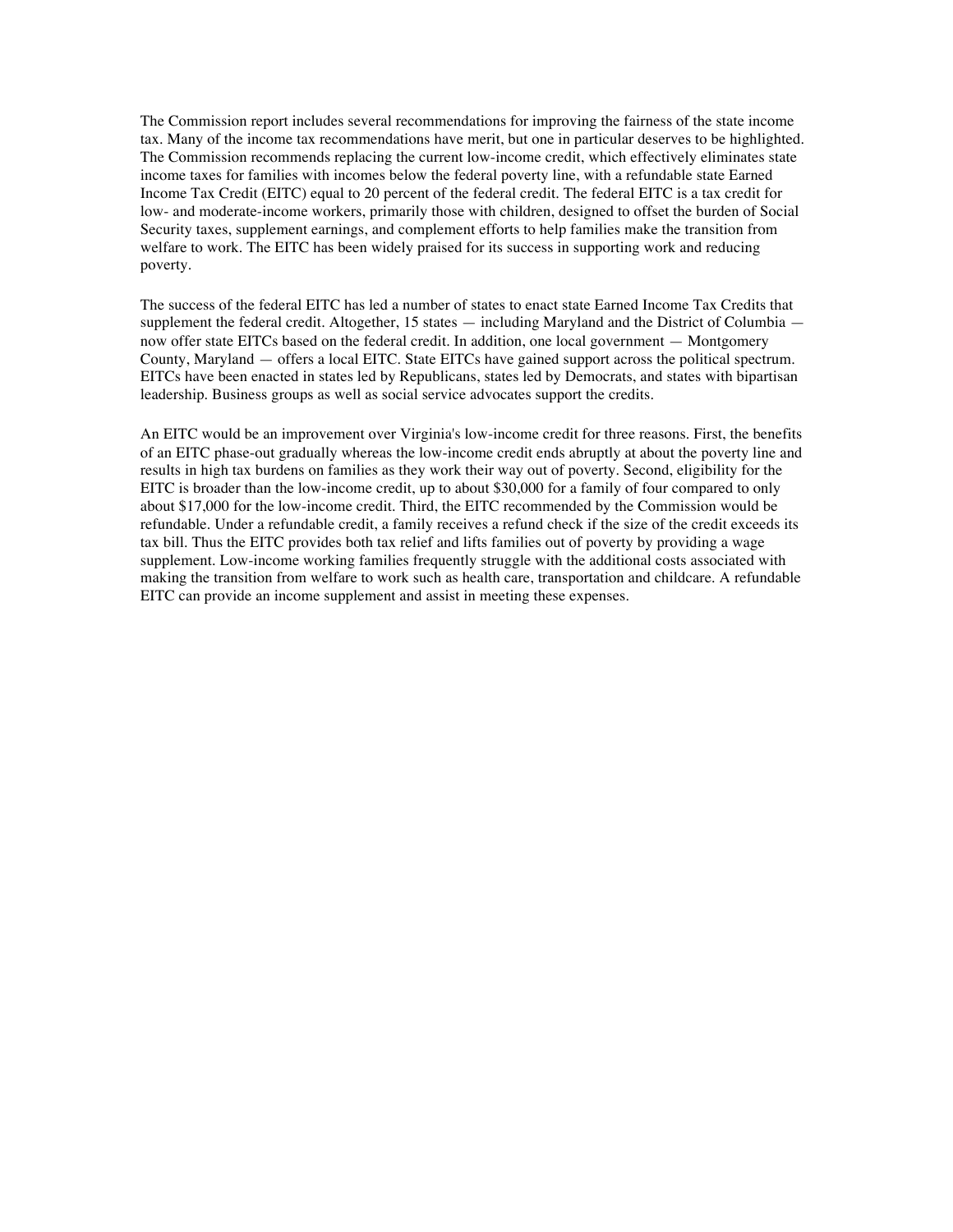## **Fiscal Virginia: Evaluating the System and Fixing the Problems**

Last November, Bob Zahradnik from the Center on Budget and Policy Priorities shed some light on Virginia's fiscal policy in a session organized by the Virginia Organizing Project and attended by people from around the state. In the last newsletter, Part One of this report focused on revenue (the money coming in) and expenditures (the money going out). Part Two focuses on our state's budget and tax policies and some of the problems in our system.

## **Evaluating Virginia's Budget and Tax Policies**

Many state legislatures and governors have agreed on five keys to a quality tax system. A state revenue system should:

- Provide appropriate and timely revenue (enough money, when and where it is needed).
- Distribute burdens equally (everyone pays their fair share).
- Promote economic efficiency and growth.
- Be easily administered (isn't needlessly complicated).<br>• Ensure accountability (transparent, public and honest)
- Ensure accountability (transparent, public and honest).

#### **How does Virginia's system measure up?**

1. Provide appropriate and timely revenue.

Tax systems should be stable, so that the state isn't thrown into crisis during hard economic times. They should also provide income that grows at the same rate as the economy.

Over time, states must spend more money to maintain a constant level of services. Growth in population, inflation, rising wages and other factors make government more expensive. Ideally, a state will match its new spending to the growth in the economy as a whole. Virginia's spending has remained flat over the last 20 years when compared to the growth in personal income. Across the board, we have been a low-tax state (45th in the nation compared to the other states). This means that for a long time, we have not taxed and spent the amount of money needed to maintain current services and fund long-term needs, like school construction and transportation.

Virginia Forward (a non-partisan business group concerned with education, transportation and infrastructure) says that Virginia is running a \$3.3 billion deficit in regard to unmet public needs this year, and that amount will grow to \$4.5 billion by 2008. In fact, Virginia cannot even fund the current level of services, with a \$1.2 billion deficit this year, growing to \$2 billion by 2008.

Like most states, Virginia maintains a Rainy Day Fund of reserves to be used during an economic slowdown. That fund currently contains \$361 million. The Center on Budget and Policy Priorities projects that during a three-year recession, Virginia could face a budget shortfall of \$804 million. As you can see, as a state we do not have enough saved up to provide for our rainy day. As the governor is currently demonstrating, resulting budget cuts will first hit those least able to bear it.

2. Distribute burdens equally.

There are different ways to measure this. Progressive tax systems embody the principle that people with a greater ability to pay should pay more. Regressive systems make people with less money pay more as a percentage of their income than those who have more.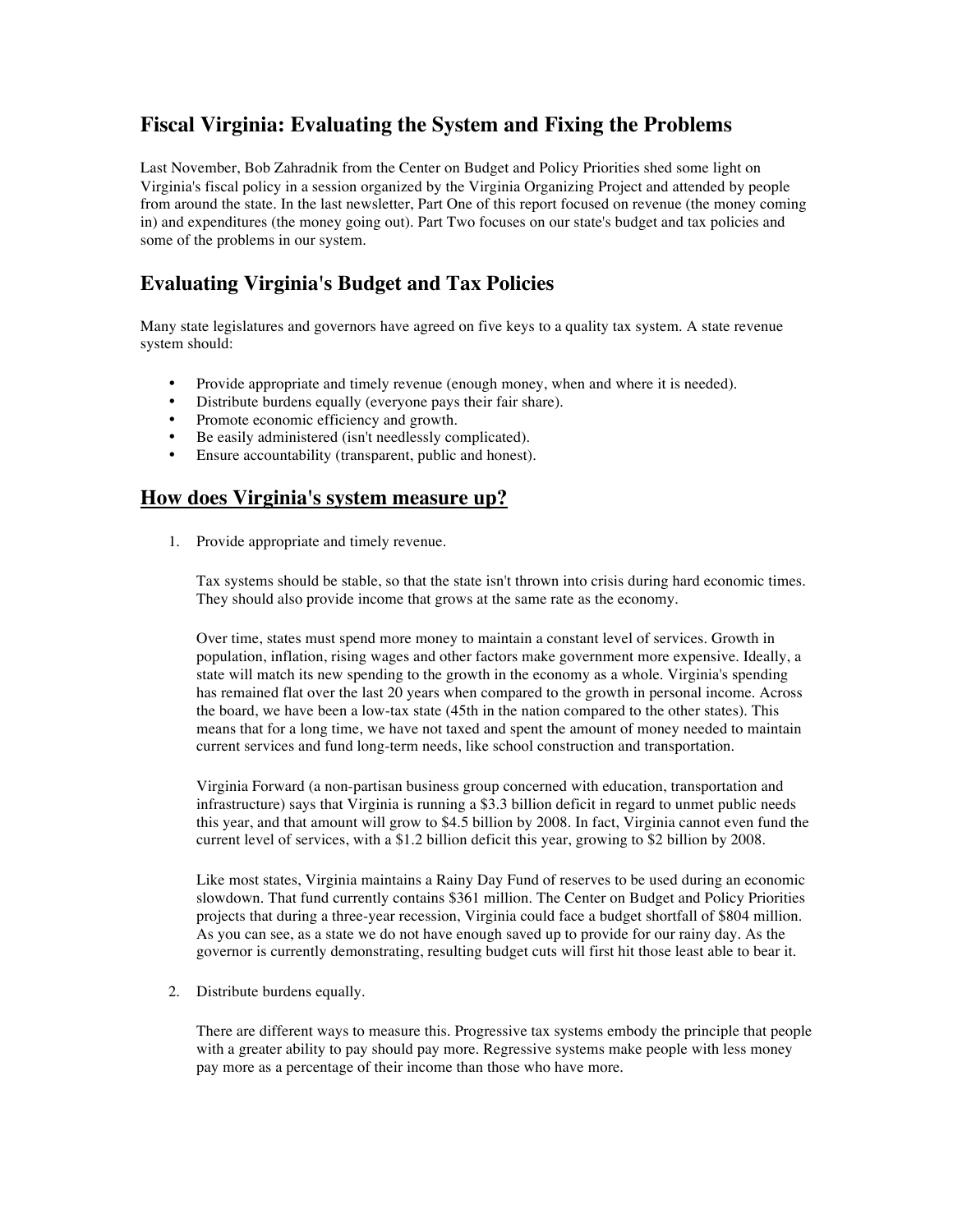Virginia taxes are regressive, as are many state tax systems (see figure 1 below). The lowest fifth of families pays a little over 10 percent of their income in taxes on average, the middle fifth pays a little under 8 percent, and the highest fifth pays about 5 percent. Why? Our property tax, which provides about a third of our revenue, burdens low-income families because they spend a larger share of their income on housing. Second, our sales tax hits everyone equally, regardless of income. That means poor people spend more on sales tax as a percentage of their income. Finally, our income tax, which could balance out the other two, hasn't been adjusted since 1926. The income brackets are still set for 1926 dollars, not 2001 dollars, which means it is beginning to resemble a flat tax.



Figure 1

3. Promote economic efficiency and growth.

State tax systems should contribute to an economy which promotes economic well-being for the whole society, from individual citizens to businesses and everything in between.

In reality, taxes don't strongly influence a state's business climate. They usually represent less than two to three percent of business costs. Differences between states in business tax burdens are even smaller. Labor and transportation costs vary more than taxes when comparing states to one another. Many public services, such as education and transportation, mean much more to business than taxes. Surveys regarding business location decisions usually rank taxes low in importance in comparison to quality labor force, quality of life, good regulatory climate, good transportation systems, labor costs and real estate costs. So cutting taxes at the expense of public services may actually reduce economic growth by driving new businesses away.

What about tax breaks for economic development, or corporate welfare? They reduce revenue for the services described above which actually do attract business. They also discriminate against smaller or existing businesses which don't receive the same tax breaks. And they often don't really affect corporate behavior; most business start-ups or expansions would occur without the tax break, as many corporations have publicly admitted.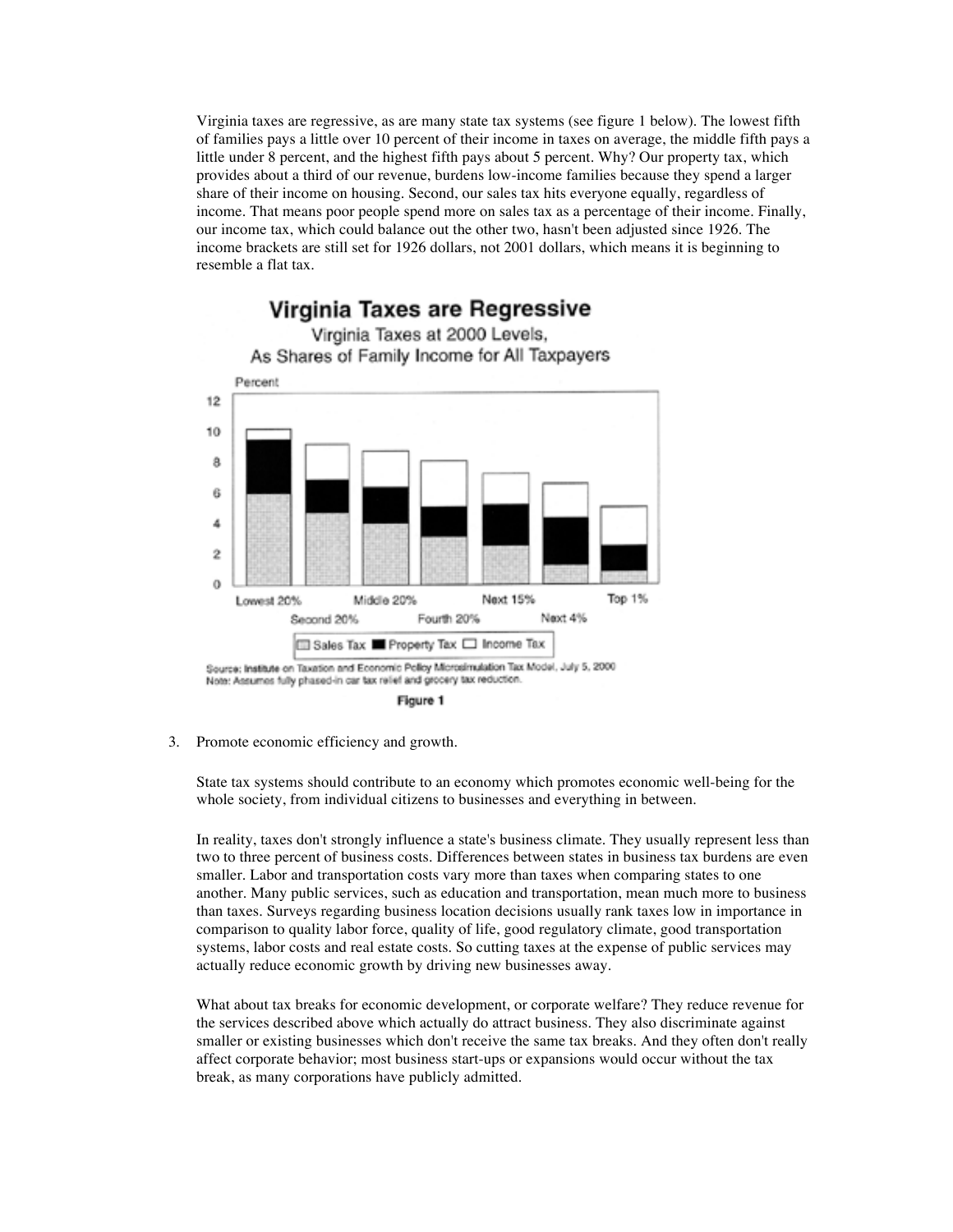A good tax system that promotes economic growth pays for needed services. It is stable, not prone to big tax cuts followed by big tax increases. It doesn't give special breaks for certain businesses. Finally, it discourages activities with social costs (like polluting or exploiting workers) and encourages activities with social benefits.

4. Be easily administered and ensure accountability.

The state legislatures and governors who crafted these guidelines agreed that tax decisions should be explicit, with choices openly arrived at in full view of the electorate. Too often, these decisions are hidden in obscure features of state tax systems, never the object of genuine public debate.

To be transparent, these decisions cannot be rushed through a legislative process lasting only a month or two which does not allow adequate time for public review and input. There has to be a clear understanding of all the exemptions included in the system, who benefits from them, and how much they cost the public.

Take a case study involving America Online (AOL) right here in Virginia. In early 1999, AOL announced they were considering building a new data center in either Northern Virginia or North Carolina. Virginia legislators crafted a bill which would provide sales tax exemptions for a company which exactly matched AOL's profile. The bill passed, even though most legislators did not know that it would only benefit one company. AOL will save an estimated \$18 million at startup and \$4 million a year after that.

This was a tax decision that was not accountable or transparent. North Carolina offered bigger tax breaks but AOL still located in Virginia, so it may have had little affect on their decision. No other companies received this tax break, so it created unfair competition backed by the state. And finally, it set a precedent: in the wake of the AOL tax break, eight major technology and telecommunications firms requested millions of dollars in state sales tax cuts.

#### **Addressing the Problems with Virginia's System**

There are at least six areas in which Virginia could make significant and helpful changes in its tax system:

1. Adjust income tax burdens to shield the poor from state taxation.

This could be done in a number of ways. The most effective would be to adjust the income tax brackets so that they make sense based on current incomes. It would make our income tax progressive rather than flat and eliminate or dramatically decrease income tax on poor families.

Virginia could also adopt a refundable Earned Income Tax Credit (EITC), which would bring most working families out of poverty. Last year, Virginia adopted an income tax credit that effectively eliminates state income taxes for families with incomes below the federal poverty line. But it created a cliff in which a family whose income exceeds that poverty line by a small margin has to pay the full tax. Instead, Virginia should implement an EITC in which benefits gradually phase-out up to about \$30,000 of income. This would eliminate the cliff and provide tax relief to families as they leave poverty but continue to struggle to make ends meet.

2. Property tax relief for poor homeowners.

This would help low-income homeowners by exempting them from property taxes on their houses. Currently local governments in Virginia are authorized to give this exemption to elderly and disabled homeowners with income less than \$30,000. This exemption could be extended to all homeowners who fit the income guidelines.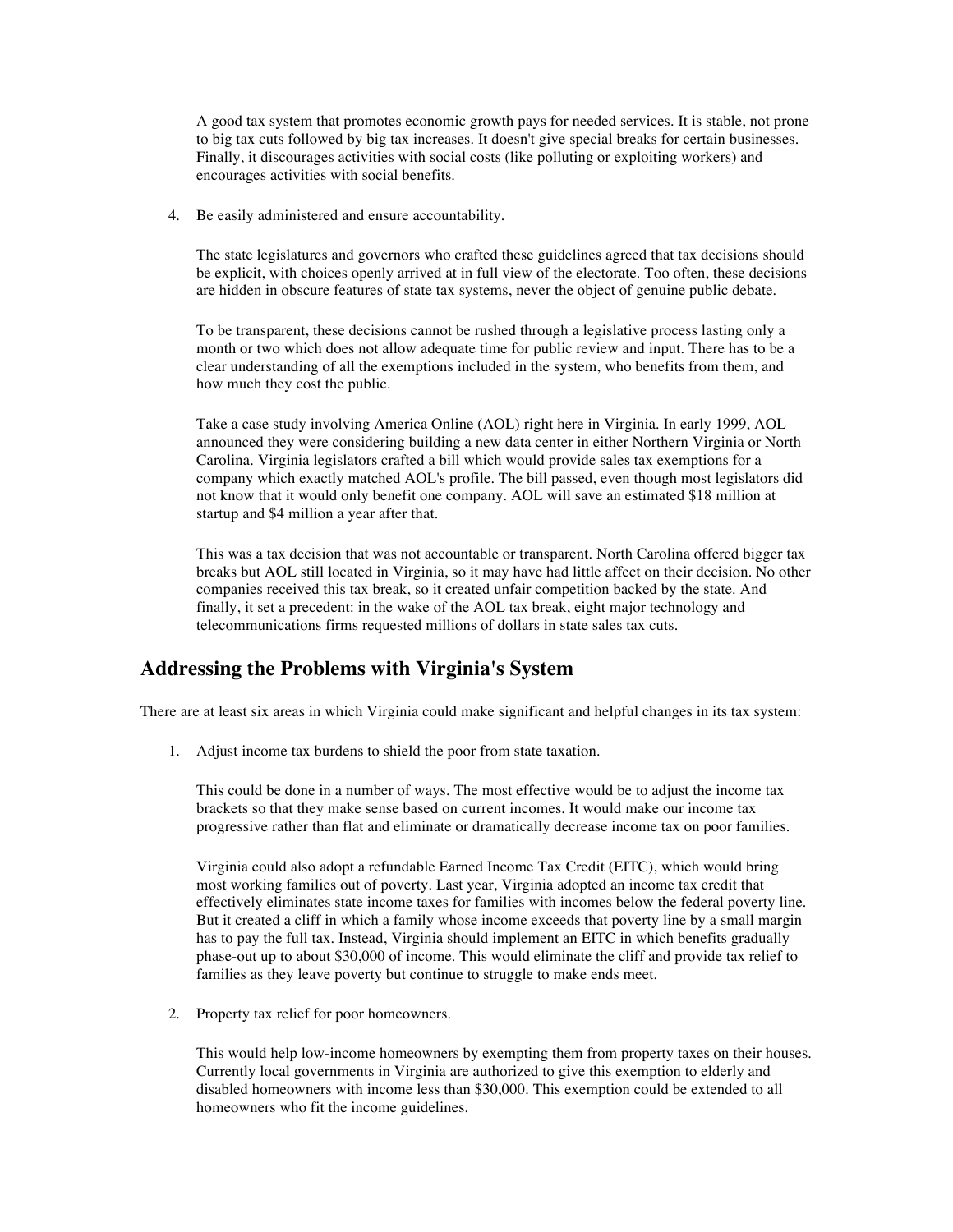Another option would be a renter's credit, in which tax relief would be set as a flat amount or as a percentage of rent paid. It could be targeted via income guidelines or applied to persons paying more than 30 percent of their income on rent. Though this exemption would be politically difficult to enact, it would benefit the population currently under the most economic pressure in Virginia, low-income renters.

3. Reduce sales tax on food.

Out of the 46 states that levy a general sales tax, 28 of them exempt most food purchased for home consumption. Beginning this year, Virginia is reducing the state general sales tax on food by 0.5 percent each year through 2003. The local rate of 1 percent will remain as an essential source of funding for local governments. However, the program requires that revenues exceed the forecast by 1 percent in order to trigger the next phase in reductions. As we have seen in this year's Car Tax debacle, that trigger is unlikely to be pulled in the short term.

4. Maintain adequate funding reserves in the Rainy Day fund.

At least twice in the last 10 years, the governor of Virginia has declared a hiring freeze at state institutions as a result of budget shortfalls. These extreme fluctuations in taxation (car tax cut) and expenditures (budgets slashed by 15 percent) are simply bad government. Virginia must reach some even keel in its fiscal policy, and a crucial ingredient will be sufficient reserves to weather an economic downturn or recession.

5. Increased accountability for tax expenditures.

Virginia must create some system for figuring out who is receiving tax breaks, how much, and what it costs our state in missing revenue. These tax breaks are costly, they usually benefit those least in need, and they are hidden in the tax code so that literally no one knows their impact. The system is open to corruption as a result.

Strategies for solving the problem include: increase scrutiny to establish the costs and determine who benefits; enact performance standards which require that tax breaks provide a clear public benefit; target tax breaks on those taxpayers who most need them; and create sunset clauses which force the legislature to renew tax breaks rather than assuming that they last forever.

6. Improve budget transparency.

Lawmakers and outside advocates need high quality budget and tax information to analyze proposals and make thoughtful decisions. This information would include:

- o Budget estimates for revenues and expenditures at current service levels
- o Multi-year expenditure and revenue projections for both current service levels and the governor's proposed budget
- o Detailed reporting on tax breaks
- o A tax incidence report that shows how the tax burden is distributed among income groups.

In the final analysis, the Virginia tax system is inadequate, unstable and inequitable. As a state we can do better.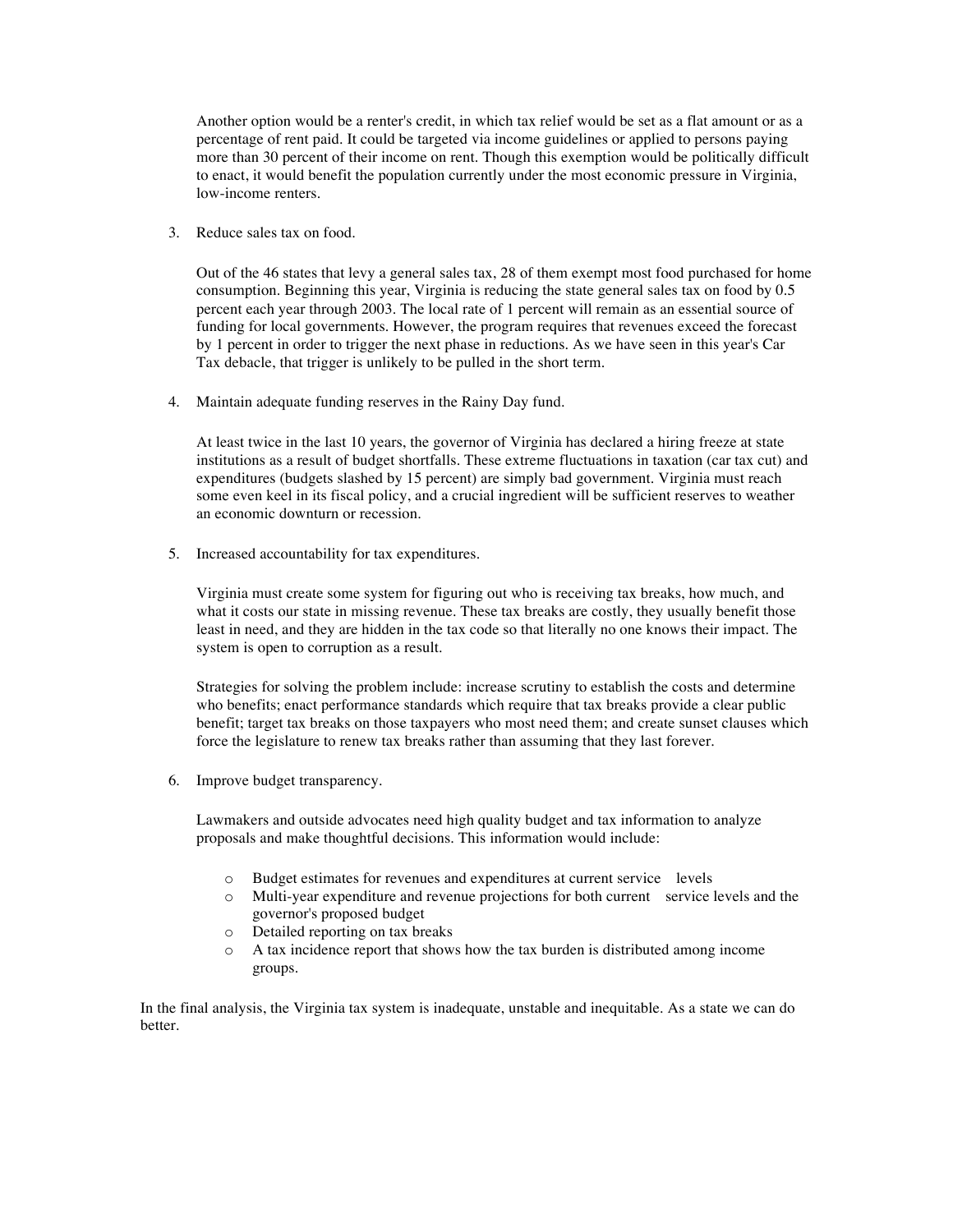## **Fiscal Virginia: Where the Money Comes From and Where It Goes**

Mysterious, confusing, dirty. Hidden behind committee room doors, buried in stacks of bills and papers. Virginia's state budget draws little notice by the population at large, but within it lies the core of everything we call "government" in Virginia. In this article, we will "follow the money" in our state government and try to make sense of how it works.

In late November, Bob Zahradnik from the Center on Budget and Policy Priorities shed some light on Virginia's fiscal policy in a session organized by the Virginia Organizing Project and attended by representatives of organizations from around the state. In a two-part series, we will summarize his insights and comments. Part One will focus on revenue (the money coming in) and expenditures (the money going out). Part Two, in the April 2001 edition of virginia.organizing, will focus on our state's budget and tax policies and discuss some of the problems in our system.

#### **Taxes: Where the Money Comes From**

Most of Virginia's revenue comes from taxes, 58.9 percent. Referring to Figure 1 below, other revenue sources include federal aid (13.6 percent), miscellaneous general revenue (10.7 percent) and current charges for services (16.9 percent.) There are a number of tax categories used in our state:

1. Sales Tax.

Nationwide, sales taxes provide 36 percent of state and local revenue. In Virginia, it provides only 31 percent. There are two main types: general and selective. General sales taxes apply across the board, while selective sales taxes target specific products like cigarettes, gasoline or meals bought in restaurants

Virginia's state general sales tax rate is 3.5 percent, meaning that it is three and a half percent of the price of what is being purchased. (The local sales tax is 1 percent.) The U.S. median rate is 5 percent, so we are significantly less than most states. Our state taxes food at a lower rate than other goods, only 3 percent, but over half of the states have no sales tax on food purchases.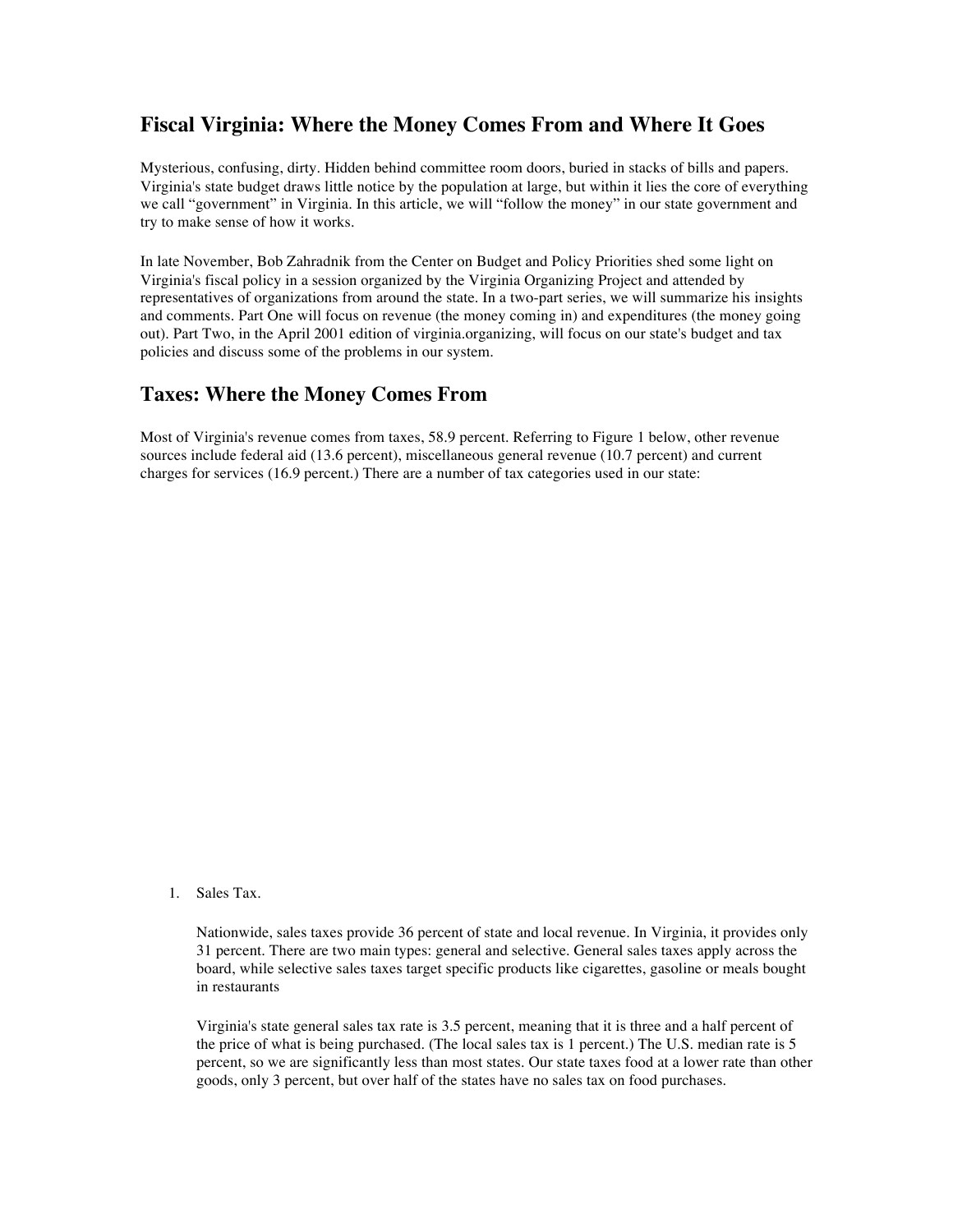Virginia also has selective sales taxes. They apply to gasoline (17.5 cents/gallon), cigarettes (2.5 cents/pack), wine (\$1.51/gallon) and beer (26 cents/gallon.) Our cigarette tax is the lowest in the nation, courtesy of a strong tobacco industry.

2. Personal Income Tax.

Virginia, like most states, taxes personal income based on a graduated rate system. Those who make less pay a lower rate and those who make more pay a higher one. Unfortunately, Virginia's tax brackets have not been adjusted for many, many years, so that in effect the rates have collapsed, or flattened.

| Income              | Rate  |
|---------------------|-------|
| Under \$3,000       | 2.00% |
| \$3,000 to \$5,000  | 3.00% |
| \$5,000 to \$17,000 | 5.00% |
| Over \$17,000       | 5.75% |

Since many workers make over \$17,000, the rate system has become almost meaningless

3. Property Tax.

There are two types, tax on real estate and personal property tax (cars, business equipment, boats, etc.) This revenue source provides 51 percent of the income for local governments in Virginia. Thus, when Governor Gilmore cuts the car tax, the state has to reimburse localities for the income they lose.

4. Corporate Income Tax.

The corporate income tax rate is 6 percent, though the median for all the states is 7.5 percent. Otherwise, Virginia has a fairly typical corporate income tax structure.

5. Lottery Proceeds.

The Virginia State Lottery was created on December 1, 1987, after being approved in a statewide referendum. Ticket sales generate the income. The proceeds are divided as follows: 50-55 percent go to players as prizes, 5 percent goes to retailers who sell tickets, 7-10 percent is for operating expenses and 35 percent is left to fund other programs (now designated for education.)

**Figure** 2 shows the type of tax listed above and who levies it, being either state or local government. It should be no surprise that most of the tax burden falls on individuals via income and property taxes, while corporate income tax provides the least government revenue.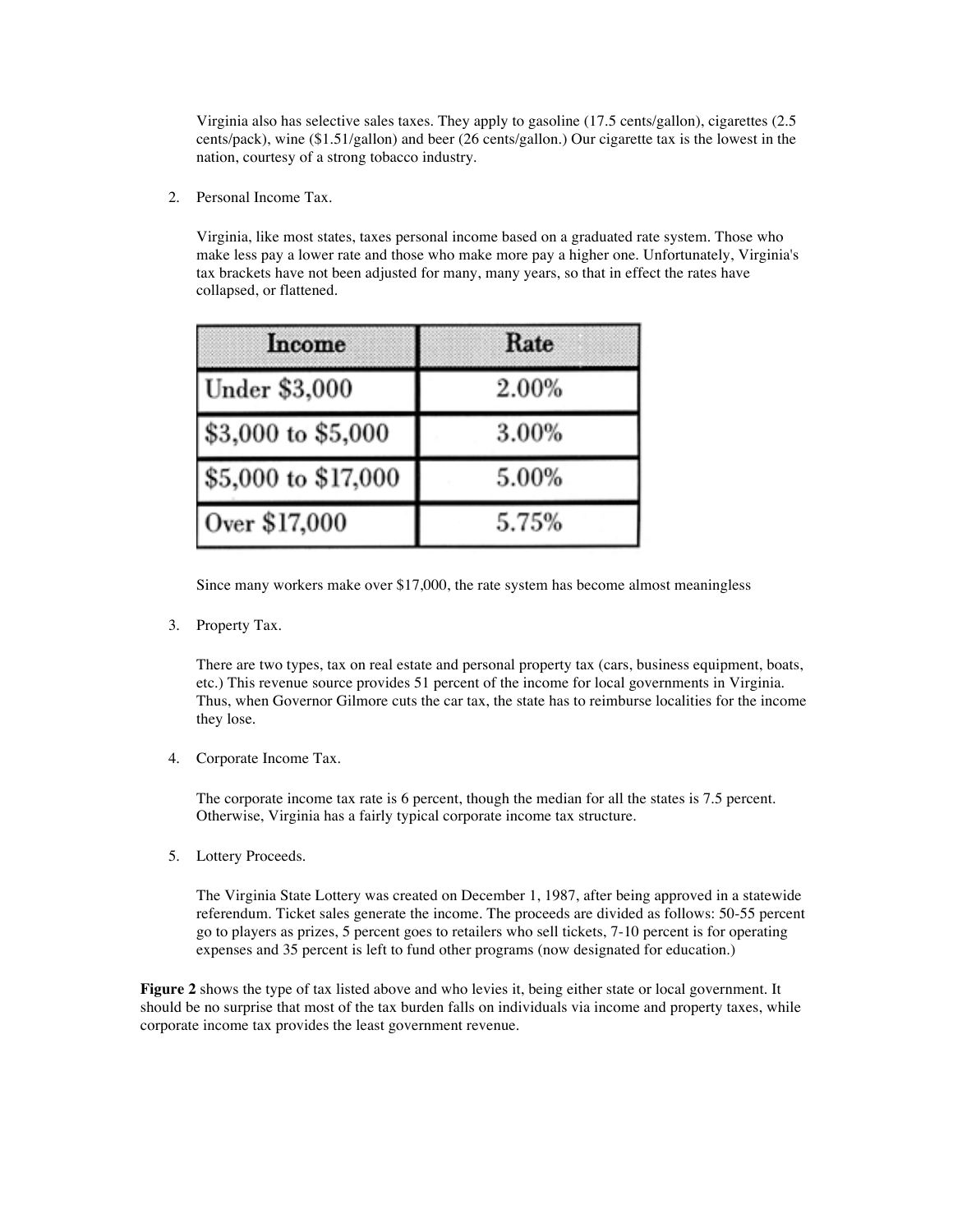

## **Income Inequality Increasing**

Looking at the average numbers, Virginia looks good compared to the country and the region in terms of our citizens' economic indicators. State median income from 1997-99 was \$44,884, tenth highest in the nation. Our poverty rate was 9.8 percent, thirty-seventh out of fifty states. Those without health insurance made up 13.6 percent of our population, twenty-ninth nationally. And our unemployment rate in 1999 was 2.8 percent, forty-seventh nationally.

However, income inequality has greatly increased in Virginia since the 1970's. Adjusted for inflation, the poorest fifth of our citizens lost 3 percent of their income comparing the late 1980's to the late 1990's. The middle fifth lost 1 percent of their income, but the income of the richest fifth rose 13 percent during that same period. In fact, from the late 1980's to the late 1990's, the bottom 80 percent of Virginians lost income while only the top 20 percent gained.

## **Expenditures: Where the Money Goes**

In light of this income inequality, how does Virginia spend its money? Figure 3 below shows the various categories of state and local government expenditures: 36 percent goes to education, welfare and Medicaid receive 12 percent, transportation gets 11 percent and health and hospitals receive over 7 percent.